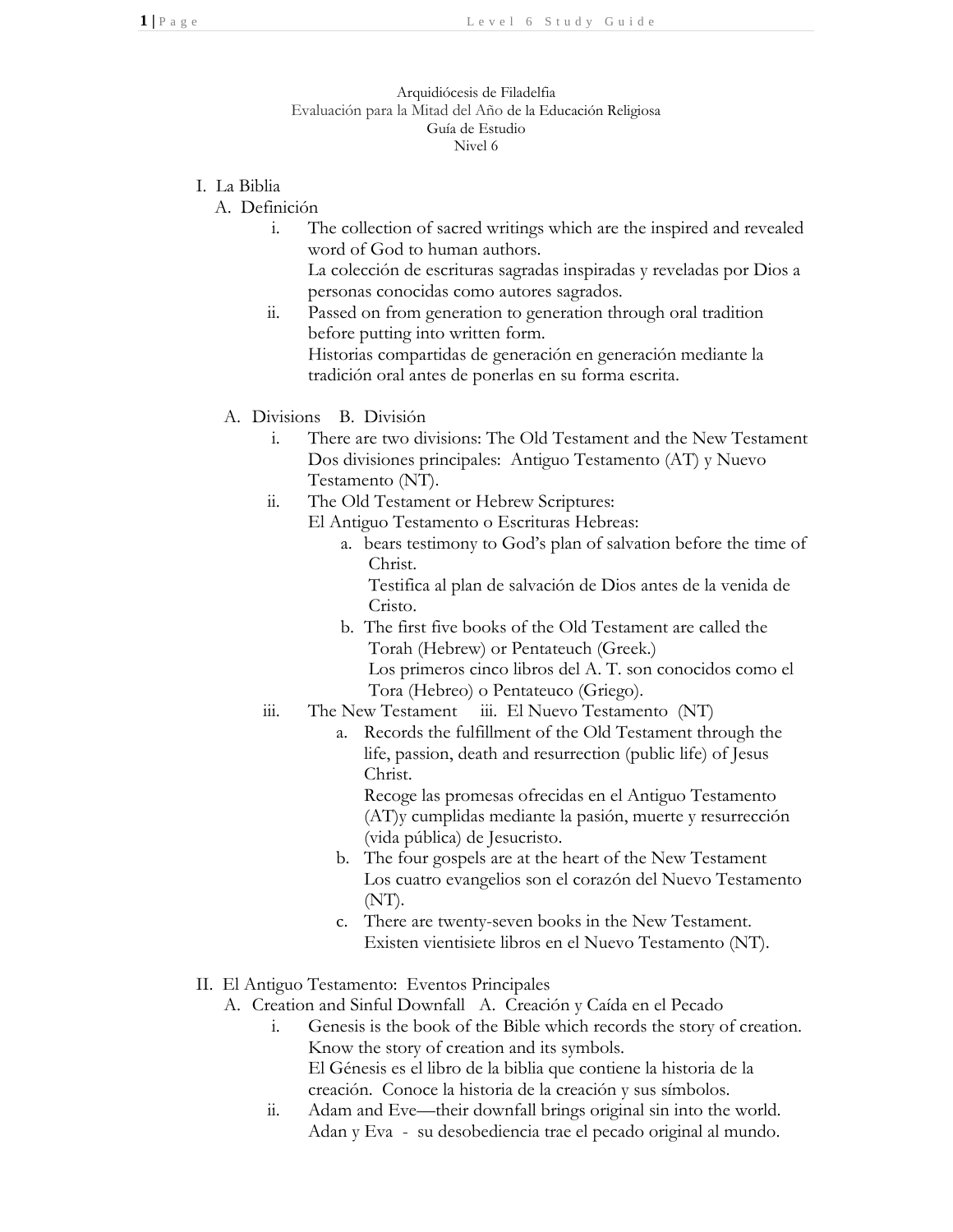- iii. Cain And Abel—the sons of Adam and Eve Caín y Abel - los hijos de Adan y Eva.
- iv. Cain grew angry at Abel and killed him Caín se enojó con Abel y lo mató.
- v. Noah v. Noé
	- a. Was an upright and just man Un hombre correcto y justo.
	- b. He preached against the sin of the world Predicó sobre el pecado del mundo.
	- c. God saved Noah and his descendants from the floods Dios salvó a Noé y sus descendientes de las inundaciones.
	- d. God finds Noah an just and upright man Dios ve a Noé como un hombre justo y correcto.
	- e. God promises not to destroy the world again. Dios promete no destruir el mundo nuevamente.
- B. God's Chosen People B . Pueblo Elegido de Dios
	- i. The people of the Old Testament called God, Yahweh. La gente del Antiguo Testamento (AT) llamó a Dios Yavé.
	- ii. God changes Abram's name to Abraham. Dios cambió el nombre de Abram en Abraham.
	- iii. Abraham is the first Patriarch. His wife's name is Sarah. Abraham es el primer patriarca. El nombre de su esposa es Sara.
	- iv. In their old age, Abraham and Sarah have a son whom they call Issac. A pesar de su edad avanzada, Abraham y Sara tienen un hijo a quien llaman Isaac.
	- v. Issac married Rebekah. They have two sons named Jacob and Esau. Isaac se casó con Rebeca. Tuvieron dos hijos llamados Jacob y Esaú.
	- vi. Esau gave away his birthright for a bowl of stew. Esaú sacrificó su derecho de hijo primogénito por un plato de estofado.
	- vii. Jacob wrestled with God and hurt his hip. Jacob luchó con Dios e hirió su cadera.
	- viii. Jacob had twelve sons. Joseph was his favorite. Jacob tuvo doce hijos. José fue su favorito.
	- ix. Joseph was sold into slavery by his brothers. José fue vendido como esclavo por sus mismos hermanos.
	- x. Moses led the people from Egypt to the Promised Land. Moisés guió al pueblo de Egipto a la Tierra Prometida.
	- xi. God gave the Ten Commandments to Moses on Mount Sinai. Dios le entregó los Diez Mandamientos a Moisés en el Monte Sinaí.
	- xii. Joshua took the Israelites into the Promised Land. Josué llevó a los Israelitas a la Tierra Prometida.
- **I.** The Liturgical Year III. Año Litúrgico
	- A. is the cycle of feasts and seasons which celebrate the life of Jesus and his presence in the Church.
		- Es el ciclo de fiestas que celebran la vida de Jesús y su presencia en la Iglesia.
	- B. The priest wears green in Ordinary Time. El sacerdote se viste de verde durante el Tiempo Ordinario.